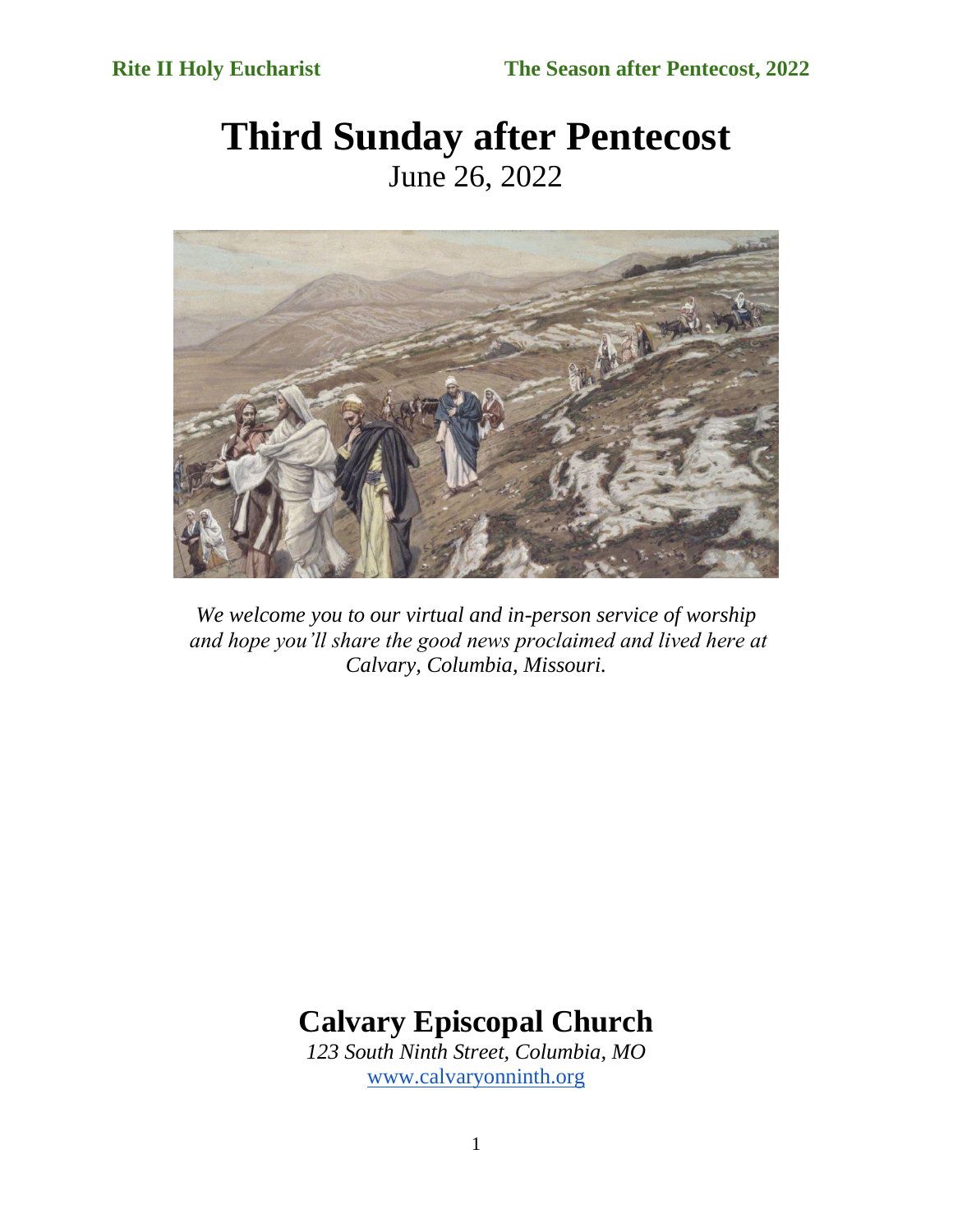*Welcome to Calvary Episcopal Church in Columbia, MO. We're so glad you've joined us to worship during the Season after Pentecost.* 

*Page Numbers are listed for your Book of Common Prayer and the1982 Hymnal. In this bulletin you will find several abbreviations: BCP = the Book of Common Prayer; H = the 1982 Hymnal; S = Service music found in the front of the 1982 Hymnal. Click these links for the online version of the [Book of Common Prayer](https://www.bcponline.org/) and [Hymnal.](https://hymnary.org/)*

**Prelude:** *Come, Risen Lord* **Wood**

**The Opening Hymn**: H-518 *Christ is made the sure foundation*  $(verses 1 and 4)$ 

## **THE LITURGY OF THE WORD**

**Opening Salutation and Collect for Purity** (BCP pg. 355)

**Canticle 13:** S236 *A Song Of Praise*

## **The Collect of the Day**

Officiant: God be with you. People: **And also with you.** Officiant: Let us pray.

*See lectionary handout.* 

**People: Amen.**

### **The First Reading**

Lector: A reading from **1 Kings 19:15-16, 19-21**.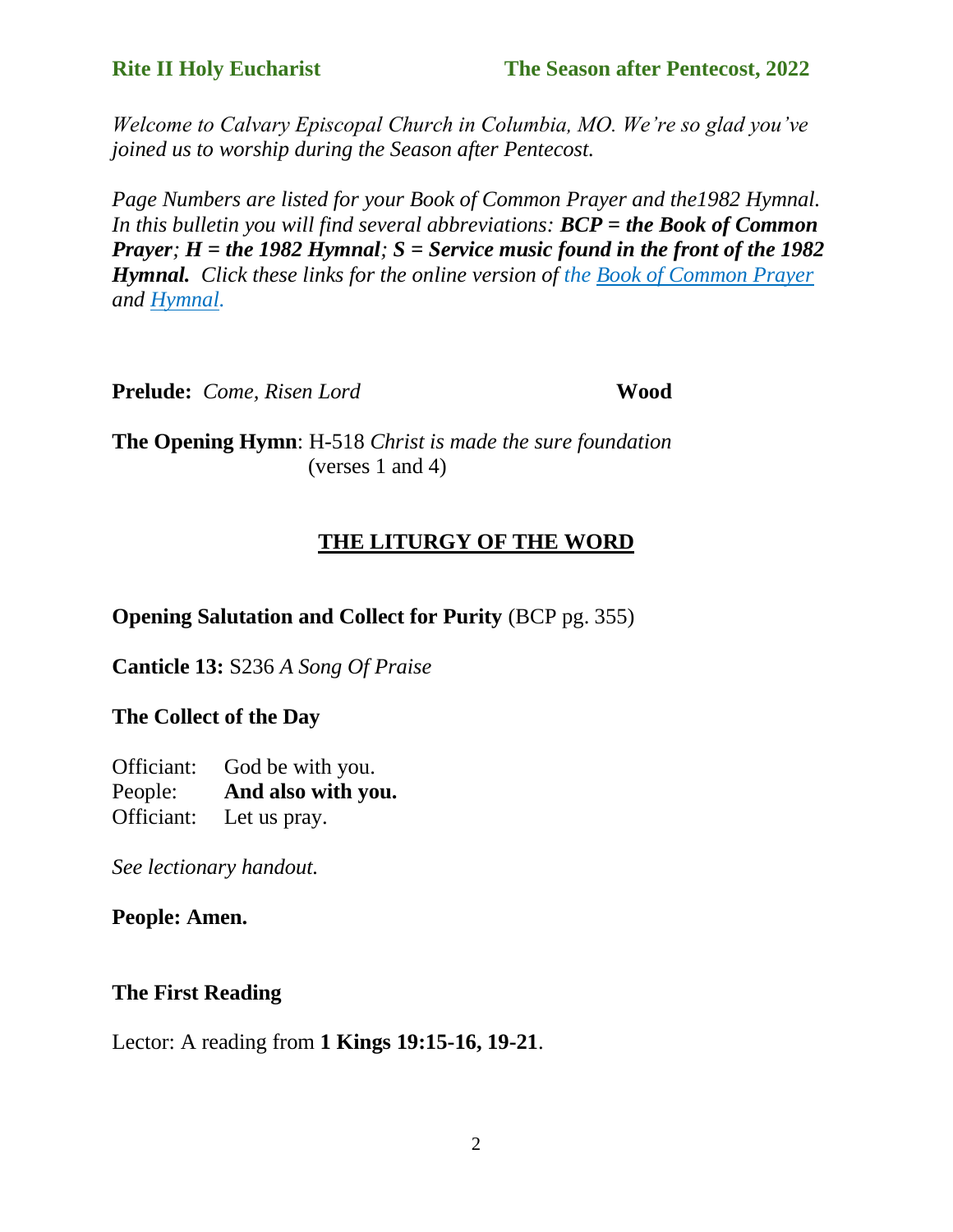*See lectionary handout.* 

Lector: Hear what the Spirit is saying to God's people. People: **Thanks be to God.**

Lector: The Psalm appointed for today is **Psalm 16.**  *We will read it in unison*

*See lectionary handout.* 

#### **The Second Reading**

Lector: A reading from **Galatians 5:1, 13-25**.

*See lectionary handout.* 

Lector: Hear what the Spirit is saying to God's people. People: **Thanks be to God.**

**Gradual Hymn**: H-654 *Day by day, dear Lord* (only one verse)

#### **The Gospel**

|         | Deacon or priest: The Holy Gospel of our Lord Jesus Christ according to |
|---------|-------------------------------------------------------------------------|
|         | <b>Luke 9:51-62</b>                                                     |
| People: | Glory to you, Lord Christ.                                              |

*See lectionary handout.* 

Deacon or priest*:* The Gospel of the Lord. People: **Praise to you, Lord Christ.**

#### **The Homily**

 *--- A meditative moment of silence is kept after the sermon to allow time for the Holy Spirit to carry the Word deep into our hearts.*

**The Nicene Creed (**BCP pg. 358)

**Prayers of the People, Form 2** (BCP pg. 385)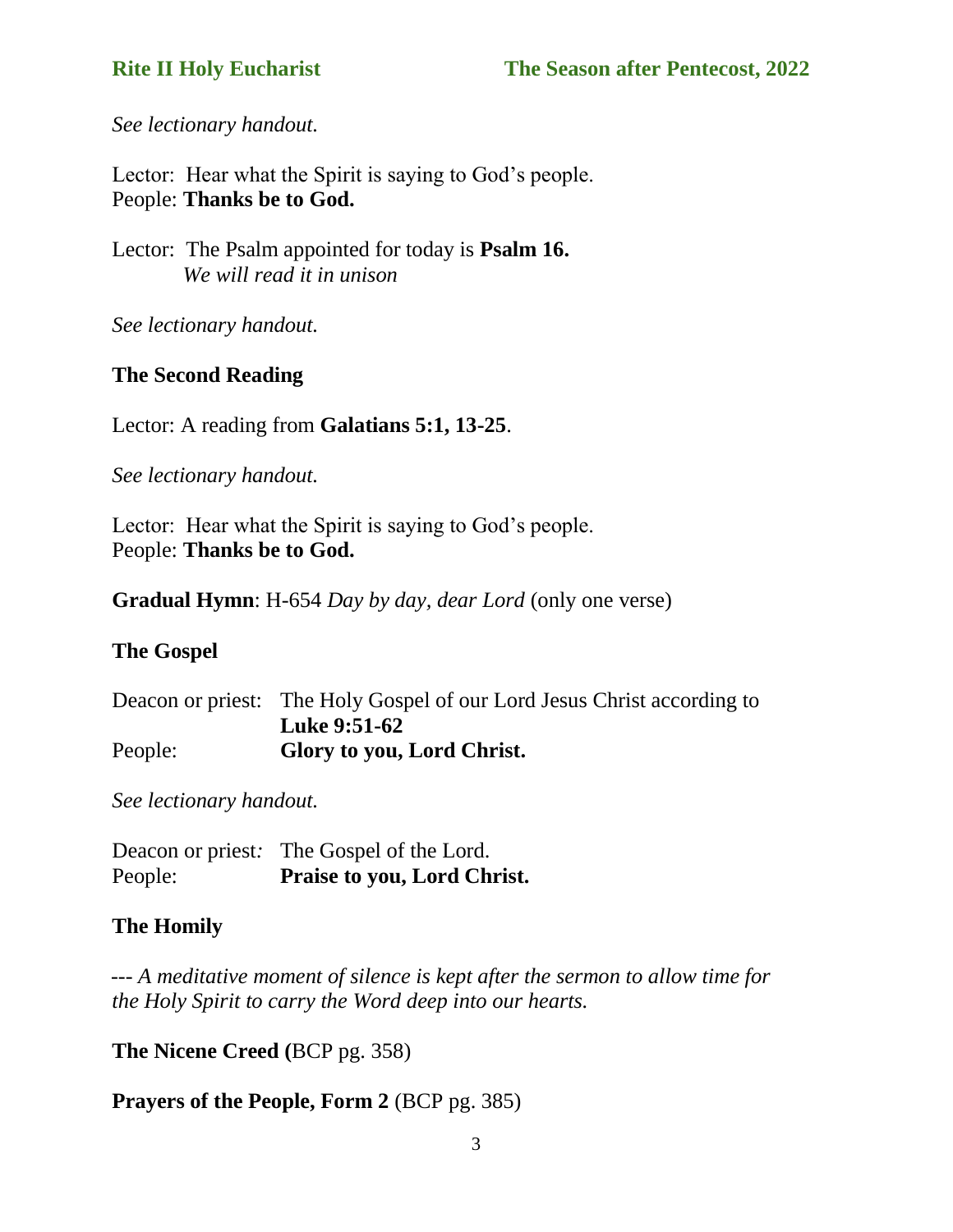#### **The Confession and Absolution** (BCP pg. 360)

**The Peace (**BCP pg. 360)

**The Announcements** *(*see last page*)*

*Those celebrating birthdays and anniversaries are invited forward for a blessing.*



Scan. Pay. Go.

*We thank you for making your Sunday gift in the offering plates or paying your pledge by: ·scanning the QR code on the left · going to th[e](https://www.calvaryonninth.org/stewardship.html) [Stewardship](https://www.calvaryonninth.org/stewardship.html) page on our website, or dropping your check into the collection plates in the church.*

| <b>Offertory Anthem:</b> There's a Wideness in God's Mercy | arr. Schweizer |
|------------------------------------------------------------|----------------|
| Calvary Choir                                              |                |

**The Great Thanksgiving** Eucharistic Prayer A (BCP pg. 361)

**Sanctus:** S-125

**The Lord's Prayer** (BCP pg. 364)

### **The Breaking of the Bread**

*The bread is served at the communion rail, and all who are baptized are invited to receive.* A blessing is given to anyone who would like to come forward but does not *want to receive communion. Gluten free wafers are available upon request.*

**Christ our Passover:** S-155

**Communion Hymn:** H-655 *O Jesus, I have promised* (all verses)

Post-Communion Prayer *(BCP pg. 365)*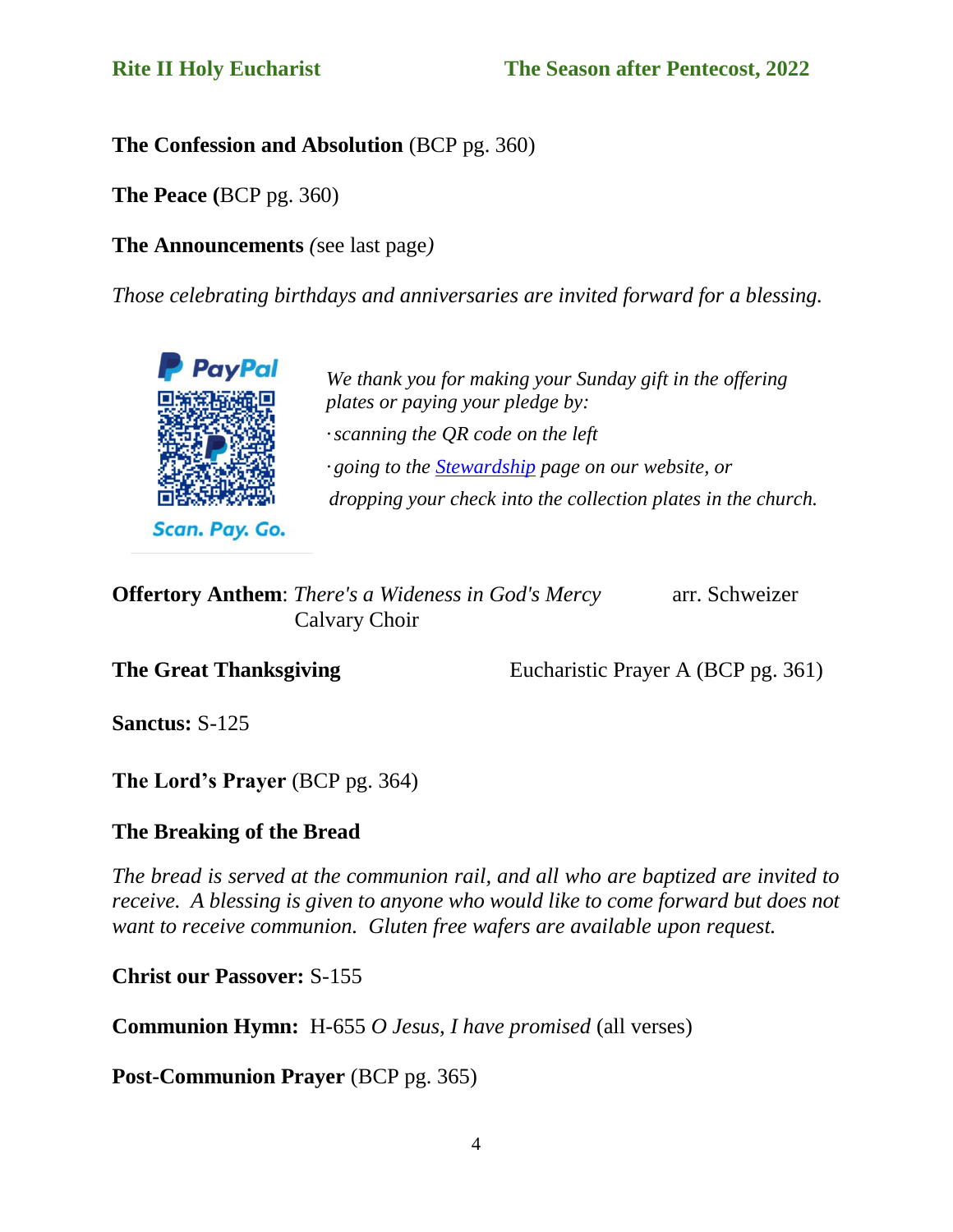**The Blessing**

**Closing Hymn:** H-564 *He who would valiant be 'gainst all disaster* (all verses)

**Dismissal**

**Postlude:** *Allegro* Handel

The flowers on the altar are given to the glory of God and In Loving Memory of Florence Mueller by her family.

*To make a donation for altar flowers, please contact [ccarpenter@calvaryonninth.org.](about:blank)*

*The hymns and service music are from the 1982 Hymnal of the Episcopal Church. CCLI Copyright License # 11330380, CCLI Streaming License #20211492 One License Copyright and Streaming License #A-714643*

# **Calvary's Prayer List**

Click [PRAYER LIST](https://drive.google.com/file/d/1OzF3G-MIq141273XXDTH17B_GJtNmiT1/view?usp=sharing) to view, download, or print the current Prayer list. *Names may be added or removed from the prayer list by emailing the [church.](mailto:ccarpenter@calvaryonninth.org)*

**For Health of Body and Soul (BCP p. 460)** May God, the Father bless you, God the Son heal you, God the Holy Spirit give you strength. May God the holy and undivided Trinity guard your body, save your soul, and bring you safely to his heavenly country; where he lives and reigns for ever and ever. Amen.

### **Calvary Episcopal Church Announcements** June 26, 2022

**Welcome visitors!** We're glad that you are here today. We would love to get to know you and invite you to complete one of the welcome cards in the pews and place it in the basket in the front on your way out, or hand it to one of the ushers.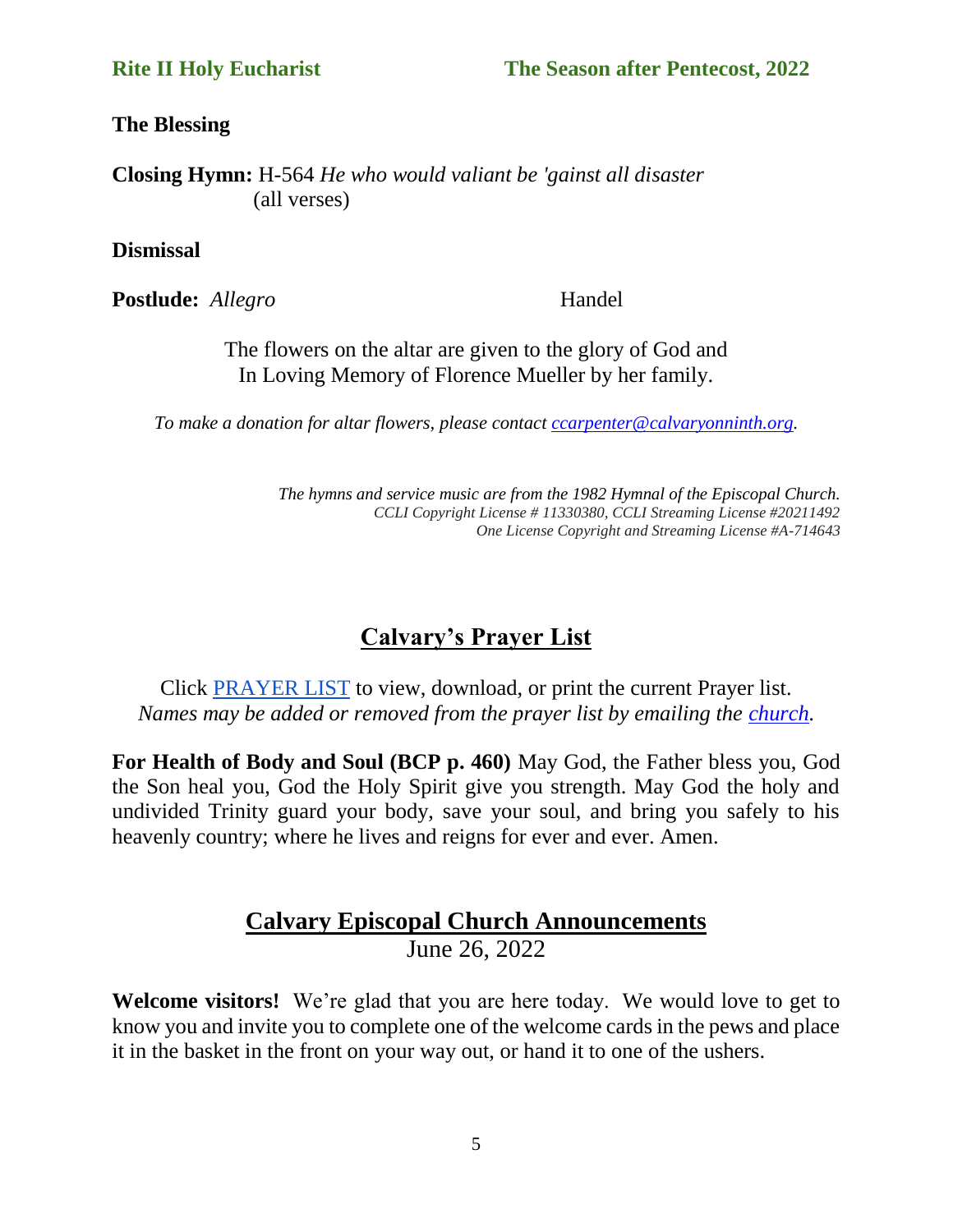**Masks are Strongly Recommended at Calvary** - Because the COVID19 risk level has increased to medium in Columbia, masking is required at worship services and strongly recommended for other activities at Calvary. Thanks as always for your cooperation, and stay healthy out there!

**Many thanks to our section leaders this spring, Emma Rowden and Jack**  Grant. This morning is their last service with us for this academic year. They have added so much to our choir! We are deeply appreciative! - Ed Hanson, Director of Music

**Homeless Jesus Statue** – Missouri United Methodist Church is dedicating a statue of Homeless Jesus which was donated by an anonymous donor in honor of MUMC's work with starting Room at the Inn in our community. MUMC was only one of many of the faith communities, including Calvary, who started and maintained RATI over the years. The official dedication is at noon on Sunday, June 26, but Connie Carpenter would like to invite Calvary Parishioners to come across the street after the 11:15 am service to share in the dedication and celebration of our past, present, and future work with unhoused people.

**Saturday Café Begins July 2!** We are thrilled to announce that the Café is returning to the parish hall! This outreach ministry provides a delicious, homemade breakfast for those in need in our community every Saturday in July, August, and September. If you are new to volunteering at Calvary, you might start by designating one weekend a month to help out at the Café. Volunteers contribute by purchasing, preparing, and serving food, organizing clothing donations, and helping guests at the "free store." We typically arrive around 7:15 AM and wrap up operation around 9:45. For more information and the sign up link, see Calvary Email News.

**Loaves & Fishes on July 3** – We know it's Sunday of the July 4th weekend and some of you may be away. Anyone that's available to provide food for the Sunday night meal is invited and welcome to join. We'd like to serve a dinner of nice Sandwiches with any meat or vegan choice, in buns, hoagies or bread, side items of your choice, tossed salad plus the regular fresh fruit, hard boiled eggs, bottled water, lots of coffee, lemonade, and homemade desserts. For more information and the sign up link, see Calvary Email News.